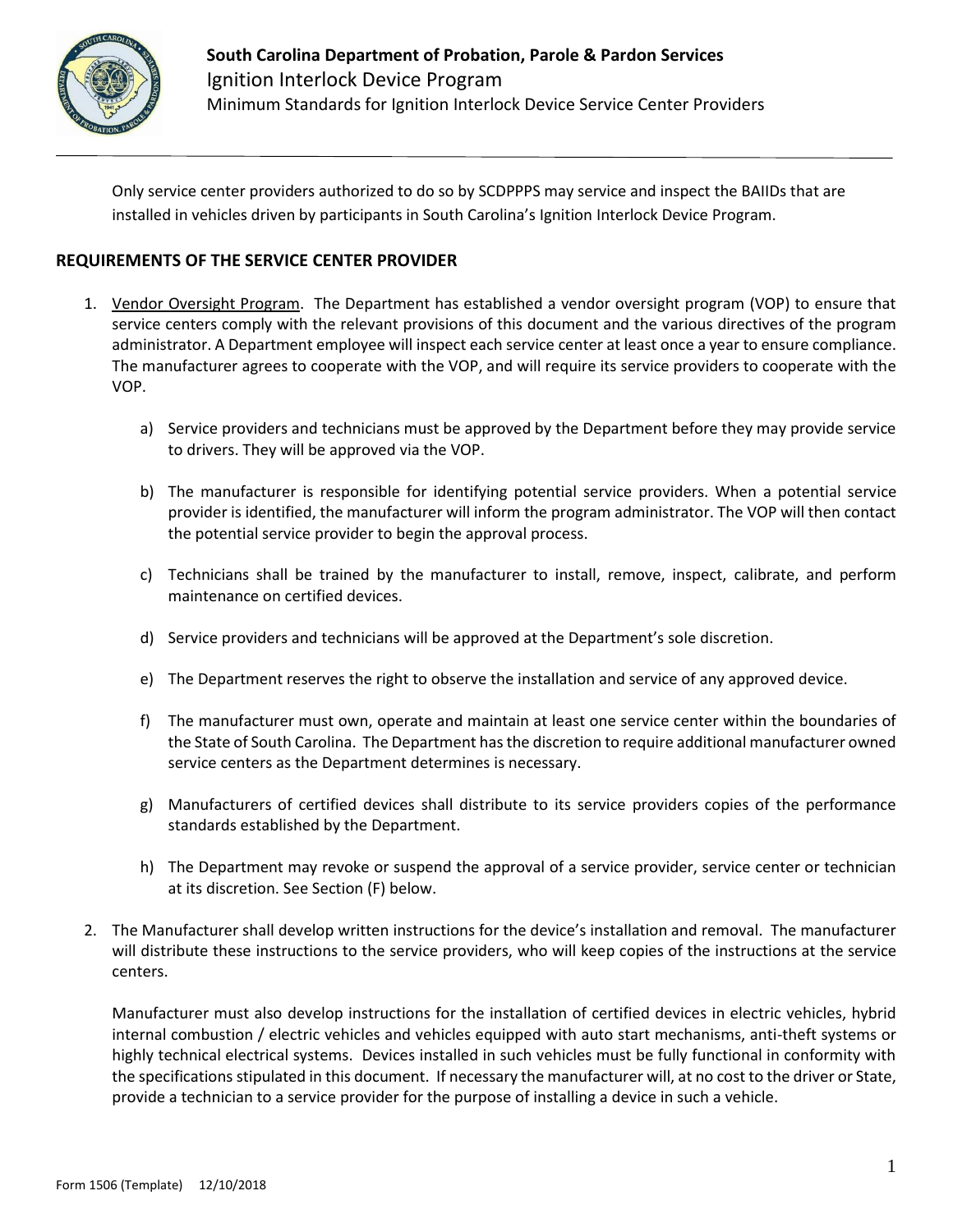

- 3. Installation Requirements: Before a device is installed, the service center shall calibrate it using a reference sample device set at a threshold determined by the concentration level of a dry gas. The service center will verify that the device measures a reference sample to a tolerance range of within plus or minus .005 grams of alcohol / 210 liters of air of the known concentration of the reference sample used. If the calibration check of a device indicates that the device is not measuring the reference sample within the tolerance range stated above, then the service center must re-calibrate the device or replace it. Calibration gasses must be stored so that they will not be exposed to excessive heat or cold or other conditions that may compromise their stability or the integrity of the calibration process.
	- a) Only technicians who have been approved by the Department and trained by the manufacturer or service provider will perform installations, removals and inspections.
	- b) The service provider must install devices in compliance with these specifications:
		- i. Each service center must inspect each driver's motor vehicle prior to a device's installation to confirm that the vehicle is capable of supporting the device's proper operation. Vehicles that will not mechanically or electrically support the device may not have the device installed.
		- ii. All electrical connections made between the device and the motor vehicle shall be made permanent, such as by soldering or scotch locks.
		- iii. Each installation shall include all tamper resistant features required by the manufacturer and the Department including but not limited to the following:
			- (1) A unique and identifiable covering seal, such as epoxy or resin, at all exposed electrical connections between the device and the vehicle's electrical system used to install the device that are not inside a secured enclosure.
			- (2) Connections between the device and a vehicle's body and electrical system will be made in an inconspicuous area, such as under the dash, that is not easily reached by the driver during the vehicle's normal operation or when the vehicle is parked.
			- (3) A tamper seal at all openings (except the breath and purge / exhaust openings) on each component that is part of the installed BAIID. This seal should be proprietary to the manufacturer in that it cannot be removed and replaced other than by the manufacturer. The seal should be on any portion of the hand-held components of the BAIID, except where the hand-held unit is designed to allow its removal by the driver.
		- iv. If the vehicle's horn is missing or does not work, the service center must install a siren or similar device.
		- v. The device shall be installed so that it does not interfere with the vehicle's safe operation while the motor is being started or while the vehicle is being driven.
	- c) When installation of a device is complete, the manufacturer or service provider will provide to the driver, at no cost to the State or driver, an installation certificate that includes the following information:
		- i. Driver's full name;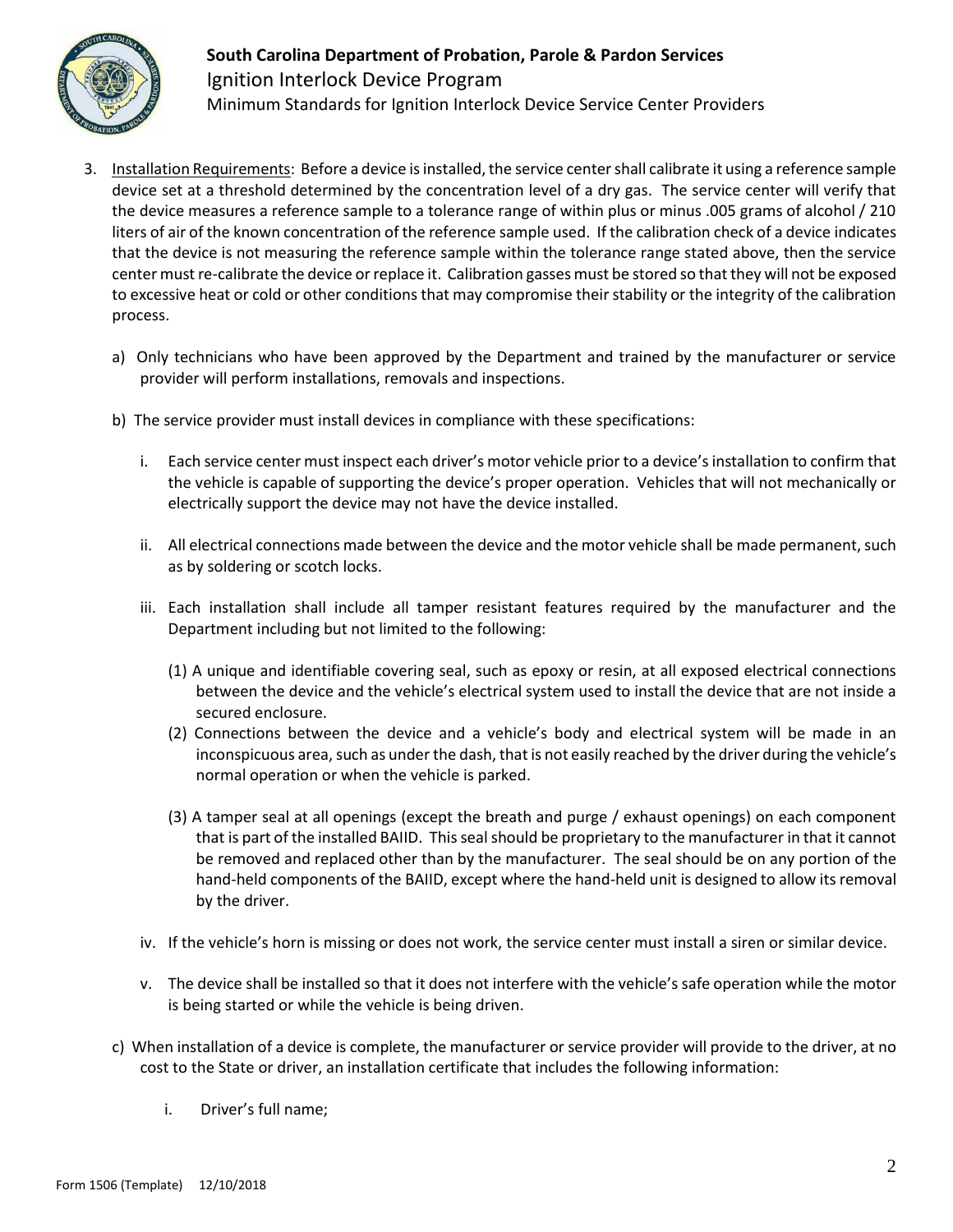

- ii. Driver's date of birth;
- iii. Driver's license number;
- iv. The tag number and of the vehicle identification number (VIN) of the vehicle(s) in which the device is installed;
- v. The date the device was installed;
- vi. The model number and serial number of the installed device(s);
- vii. The name of the service center that installed the device, and its address, phone number and email address (if any);
- viii. The name of a contact person at the service center that performed the installation;
- ix. Any other information required by the Department or SCDMV.
- 4. Manufacturers must request written permission from the Department to lower the air volume for a breath sample on a device for drivers who have a diminished lung capacity. The request must be made by submitting a reduced breath form. This form will be supplied by the Department. Permission to reduce the device air volume setting will be granted on a case-by-case basis and at the Department's sole discretion.
- 5. Driver Orientation and Support: The service provider must provide service to drivers in compliance with the following guidelines:
	- a) Each driver will be provided with disposable mouthpieces for use with the device, at no cost to the driver or the State. The manufacturer shall ensure the availability of additional mouthpieces. The service centers must keep an adequate inventory of the mouthpieces to be made available to drivers.
	- b) The manufacturer will provide each service center with a demonstration BAIID unit that will be used to train drivers in the device's features and use. This device must be the same model or models as certified for use in South Carolina.
	- c) The manufacturer will develop instructional materials for drivers and others who must drive a vehicle equipped with the device.
	- d) When a device is installed in a driver's vehicle, the service center shall, at no cost to the State or driver, conduct an instructional orientation in the device's use. The driver shall also be provided with written instructions on the use, care and cleaning of the device.
	- e) The Department will provide the service providers with a training video about the IID Program. The service providers will make this video available to drivers at the orientation described in Subsection (F)(5)(d) above.
	- f) The Department will provide to service centers a driver checklist form. When the device is installed and the driver has undergone the instructional orientation, the drivers must fill out and sign the driver checklist. A service provider's employee will also sign the checklist.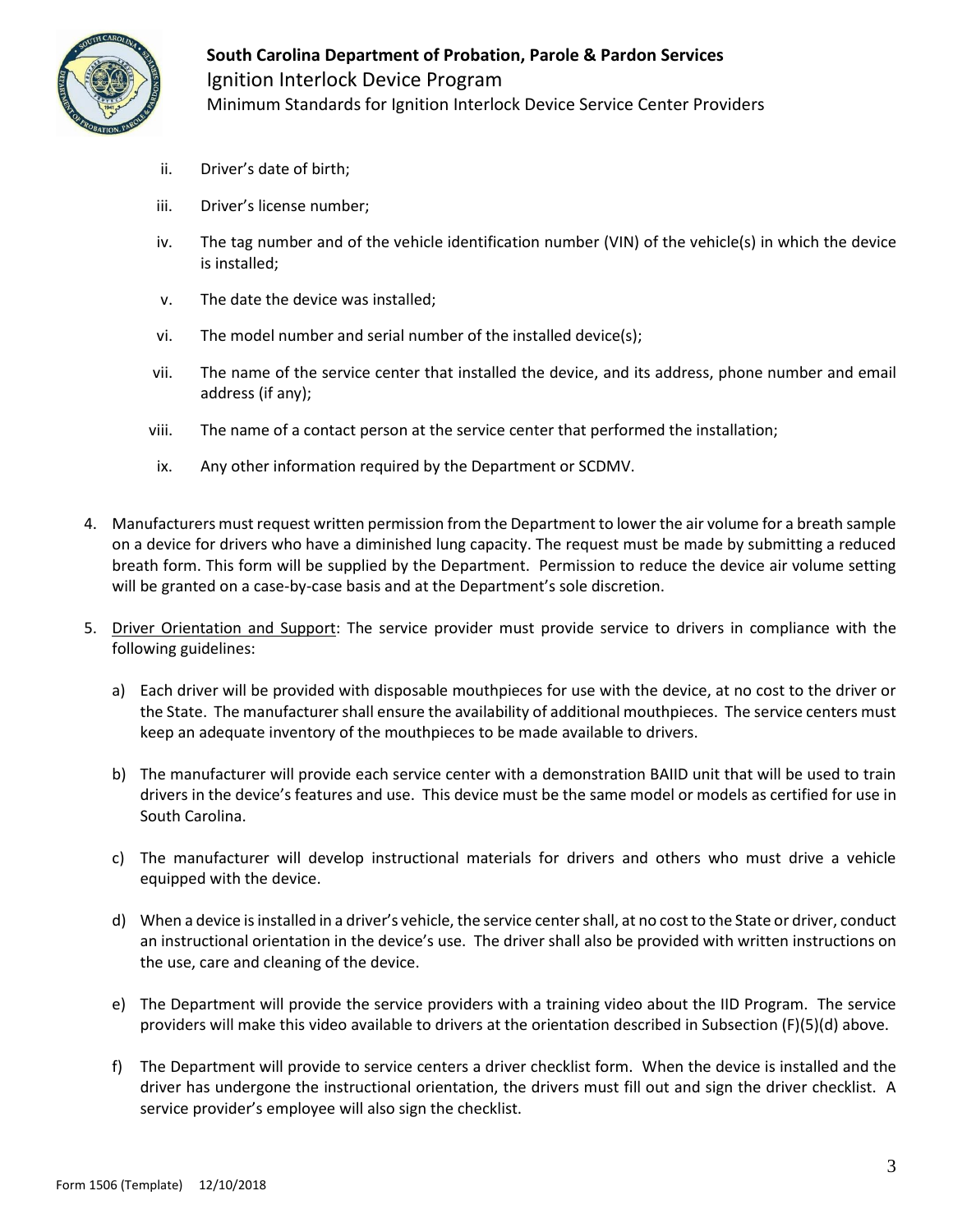

- g) The manufacturer shall develop a reference and problem solving guide which shall be given to drivers at the time of installation, at no cost to the State or driver. The guide shall include information on the location of service centers, servicing procedures, emergency procedures and a conspicuous warning that the device can detect the driver's attempt to tamper with or circumvent the device. The guide should also include the type of motor vehicle malfunctions or repairs that might affect the device and the procedures to follow when such repairs are necessary.
- h) During normal business hours the service centers shall be available to answer driver's questions relating to the device installed in the driver's vehicle, or to handle any mechanical problems relating to the device, including the repair or replacement of an inoperable or malfunctioning device.
- i) The manufacturer shall provide a twenty-four (24) hour toll-free phone number to all drivers for emergencies relating to use of the device.
- j) All driver inquiries shall be responded to within twenty-four (24) hours of the driver's initial contact. Within forty-eight (48) hours of initial contact, when necessary, a repair or replacement of a device shall be completed. Any changes or alterations to the device that appear to have been made by the driver shall be reported to the Department within forty-eight (48) hours of discovery.
- 6. Service and Monitoring Requirements: The service providers must provide effective and efficient regularly scheduled maintenance to drivers and transmit device data downloaded from devices to the Department in compliance with the following standards:
	- a) Inspections of each device shall occur within sixty (60) days after the initial installation and every sixty (60) days thereafter. Service Centers may not schedule a regular inspection on a future date that is more than 60 days after the previous inspection.
	- b) Calibrations: The service center shall perform a calibration check of the device at each inspection. Using a reference sample device, the service center will verify that the device measures a reference sample to a tolerance range of within plus or minus .005 grams of alcohol / 210 liters air of the known concentration of the reference sample used. If the calibration check of a device indicates that the device is not measuring the reference sample within the tolerance range stated above, then the service center must re-calibrate the device or replace it.
	- c) The manufacturer shall maintain records on every driver including the results of every inspection. Records relating to a driver's participation in the program are for the sole use of the Ignition Interlock Device Program. All request to manufacturers of service providers by any person for records relating to a driver's participation in the IID Program shall be referred to the Department. The device data relating to a driver's participation in the IID Program may be retained for a period not to exceed twelve months after the driver's successful completion of the IID Program, but device data should not be purged until the Program Administrator has confirmed the driver's IID Program requirement is complete. Hard-copy paper records kept at the service centers must be kept secured and accessible only to employees that have been approved by the Department. Records may be maintained electronically.
	- d) Tamper Seal and Warning Label Check. At each inspection, or whenever drivers visit service centers for maintenance to the device, a technician will visually inspect the vehicle and device to confirm that all tamper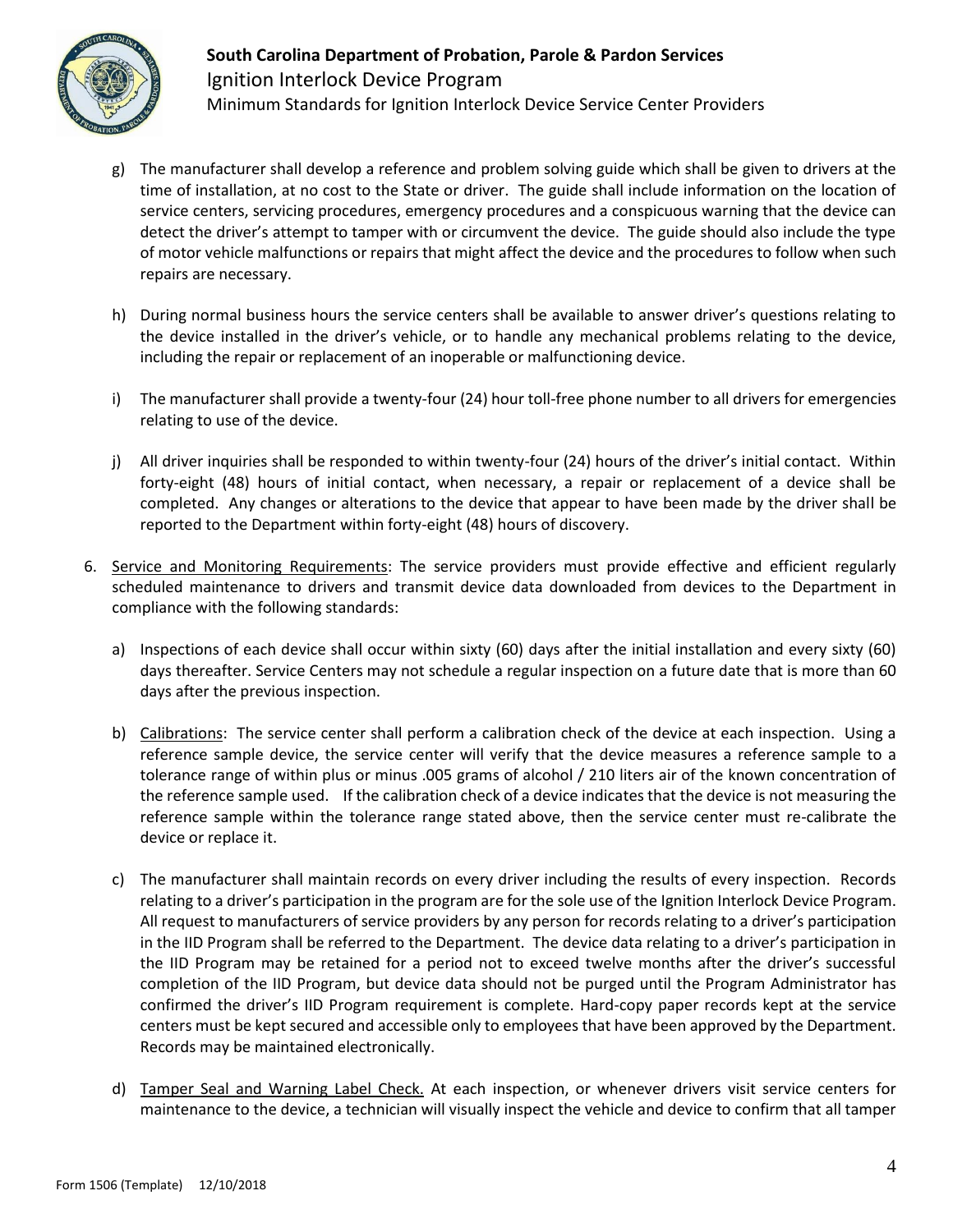

seals and warning labels are intact. The service provider must promptly report, in writing, to the Department and to the manufacturer's representative, any evidence of the following:

- i. Alterations to the device or its components, including its removal;
- ii. Evidence that the device has been tampered with or circumvented;
- iii. Any other evidence that the driver is not complying with the terms and conditions of the IID Program, such as the failure to comply with regularly scheduled inspections.
- e) The manufacturer shall be responsible for purchasing computer hardware that is compatible with the Department's presently existing computer systems.
- 7. Facility and Personnel Requirements: A manufacturer's service provider must establish service centers and employ personnel according to these standards:
	- a) Each manufacturer or service provider will establish security measures at its service centers to ensure that unauthorized personnel cannot access device data or other confidential driver information.
	- b) Service centers shall provide a designated waiting area for drivers where neither the driver nor others who are not employees may witness the installation, removal or inspection of devices.
	- c) Each Service Center shall post, in a conspicuous location visible to drivers, a list of all fees and the amount of all fees charged for services relating to the IID Program.
	- d) No employee of a manufacturer or service provider who works at the service centers and who is a technician or who has access to device data, other driver information, or performs duties substantially related to the IID Program, may have been convicted of a crime substantially related to the qualifications, functions, and duties related to the installation and inspection of the devices. This may include, but is not limited to, persons:
		- i. Convicted of any alcohol or drug-related offense within the last 3 years.
		- ii. Convicted of more than one alcohol or drug-related offense overall.
		- iii. Convicted of perjury, forgery, sworn or unsworn falsification, or other crimes of moral turpitude.
		- iv. Convicted of tampering with an ignition interlock device.
		- v. Who are currently being supervised or monitored by this Department or have been supervised or monitored by this Department within the three (3) previous years.
		- vi. Who are currently serving a criminal probationary term that is supervised by another authority.

The reasons listed above are not exclusive, and the Department has the sole discretion to determine what crimes are substantially related to the qualifications, functions and duties related to the inspection and installation of BAIIDs.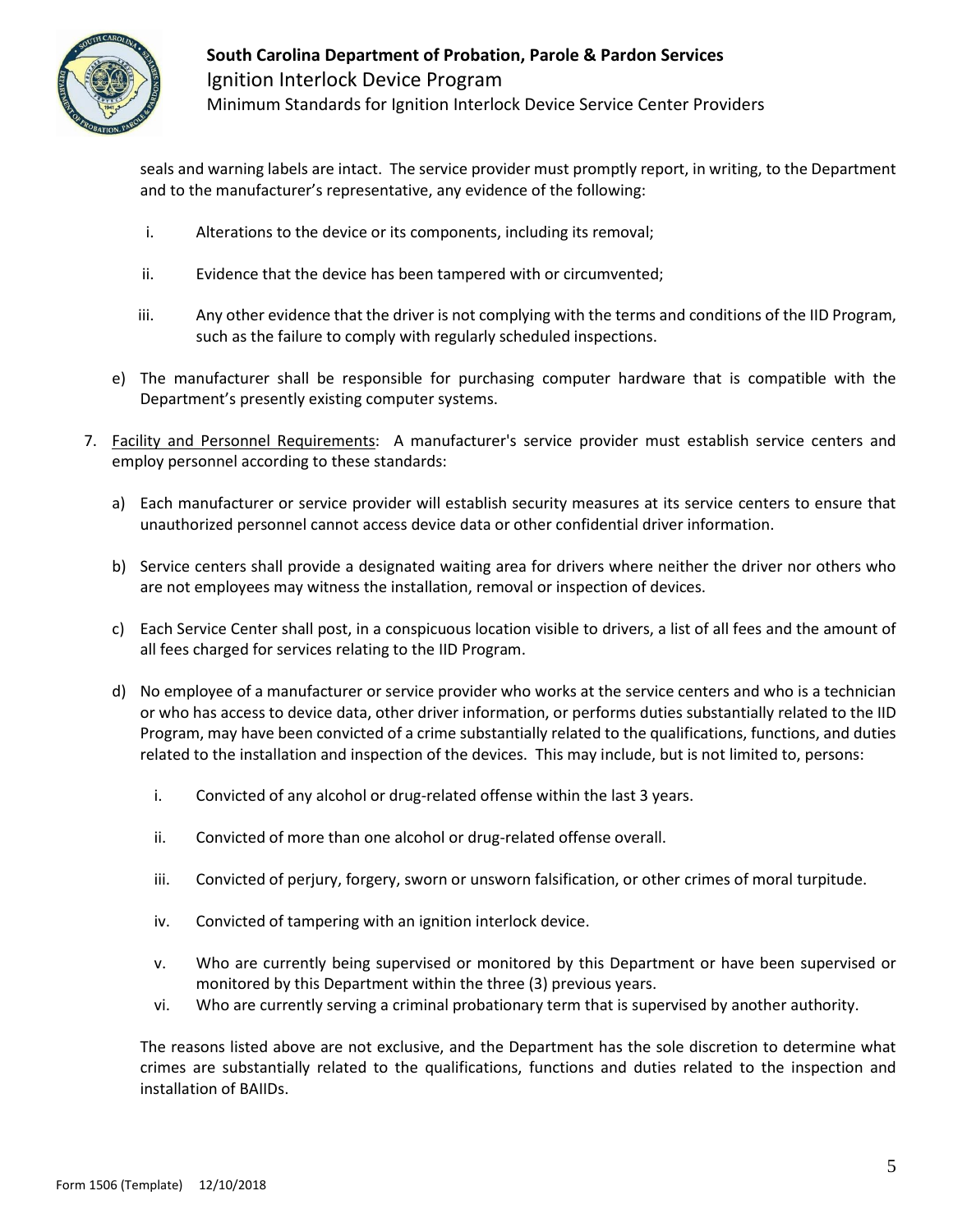

- e) The IID Program is intended to serve and protect the public and the Department further retains the discretion to bar employees from performing IID Program-related duties for reasons that may not extend from a prior criminal offense but that the Department determines may threaten the integrity of the IID Program.
- f) The program administrator must be promptly informed if the manufacturer or service provider becomes aware that an employee covered by this subsection has committed one of the crimes described above while presently employed by the manufacturer or service provider.
- g) The Department will conduct an annual criminal record check of service center employees who work as technicians or perform duties substantially related to the IID Program. The record check will be made through the South Carolina Law Enforcement Division (SLED) and National Criminal Information Center (NCIC). The Department will also conduct a driver's license record check of these employees.
- h) If the criminal record check of an employee or applicant described in Subsection (E)(7)(d) above reveals that the employee or applicant has committed a crime substantially related to the qualifications, functions, and duties related to the installation and inspection of the devices, the manufacturer / service provider shall remove that employee from any duties substantially related to the IID Program. Applicants with such a record may not be hired in order to do work substantially related to the IID Program. Failure on the part of the manufacturer or service provider to comply with this subsection may result in suspension or decertification of the service provider, service center, or manufacturer.
- i) Technicians must maintain an active driver's license. On discovery that a technician, or an applicant to be a technician, does not have an active driver's license, the Department will notify manufacturer in writing of the deficiency. The technician must obtain an active driver's license within thirty (30) days of the Department's notice. If the technician fails to do so, the Department will revoke its approval of the technician, and the service provider must immediately remove the technician from performing work substantially related to the IID Program. A technician or applicant to be a technician who has an out-of-state driver's license must provide to the Department with a ten year driving record to be submitted with their application and each year thereafter.
- 8. Evaluations, Reports and Information Dissemination. The manufacturer will provide information requested by the Department including, but not limited to the following:
	- a) The manufacturer will provide a quarterly report to the Department. The Department will provide the quarterly report form, and the manufacturer will fill out the form and provide the information requested by the form.
	- b) When vehicles are inspected the service provider will download the device data recorded by the BAIID. Device data is to be used solely for the Department's internal purposes and should not be released to the driver. The manufacturer will report the device data to the Department via a "real time" web-based application. Each report shall contain the following information:
		- i. Driver's name and date of birth;
		- ii. Driver's II Restricted driver's license number;
		- iii. License plate number and Vehicle Identification Number (VIN) of the vehicle(s) in which the device is installed;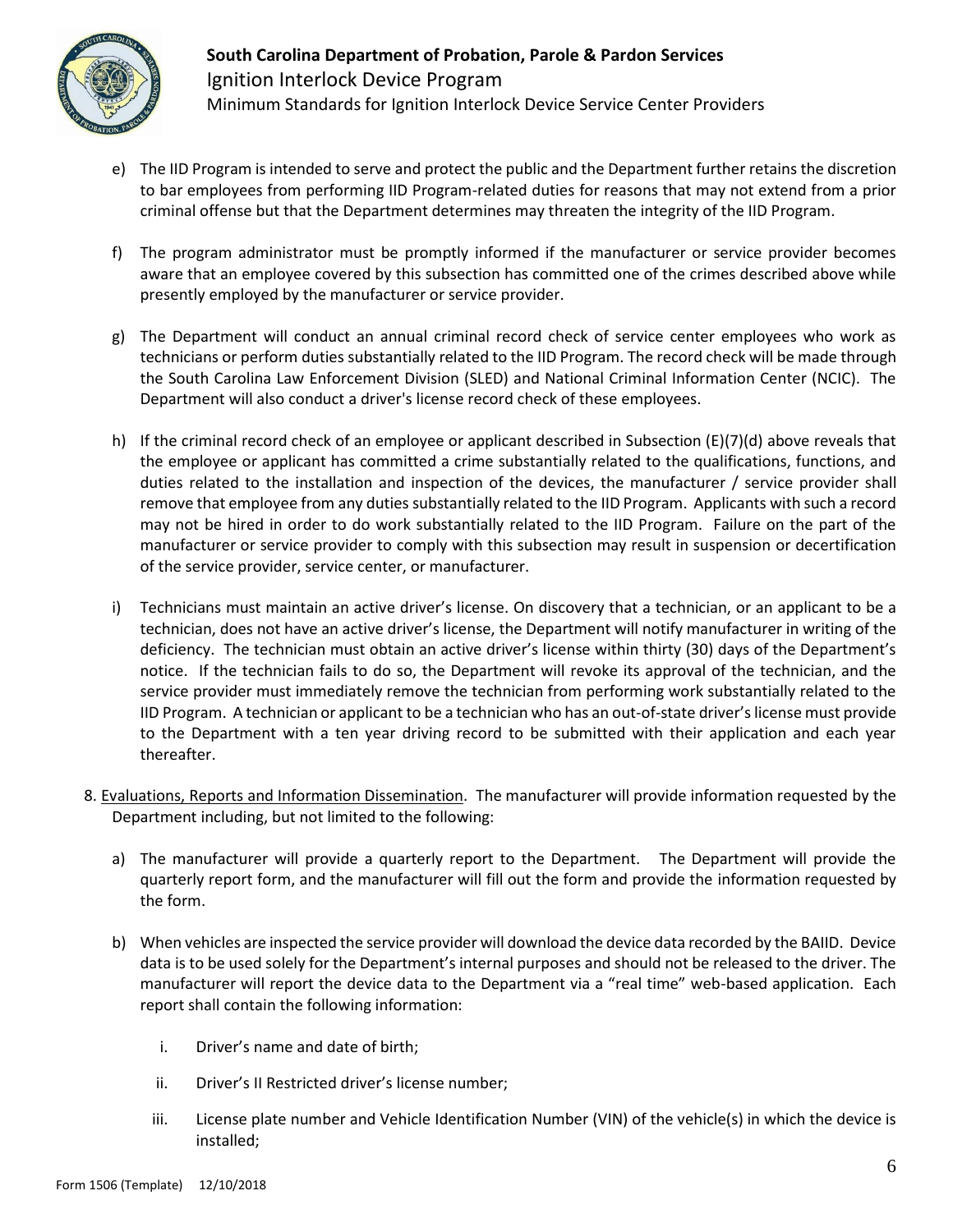

- iv. Date of the device's installation or removal, when applicable;
- v. Reason for removal, when applicable;
- vi. All data required by the protocol regulating the electronic interface between the Department and the Manufacturer's communications systems.
- c) All manufacturers shall notify the Department when devices are installed in or removed from driver's vehicles. This notification and report shall be made via real time email notification or by any other method required by the Department.
- d) The manufacturer shall provide to interested drivers information about its device or devices, and the costs associated with the installation of its device(s) and participation in the IID Program. The Department has the discretion to review all informative materials developed by the manufacturer that is intended to be distributed to the public in South Carolina, and the release of such materials is subject to the Department's prior approval.
- e) The manufacturer or service provider shall notify the Department if it becomes aware of a motor vehicle accident involving a vehicle equipped with a device that is driven by a person participating in the IID Program. The manufacturer shall also notify the Department if it becomes aware that a driver's vehicle equipped with a device is repossessed. On becoming aware of an accident, the manufacturer shall immediately provide to the Department the name of the driver and if known, the location where the accident occurred, and any other information relating to the accident, including the name of any investigating officer, whether there is evidence of tampering or circumvention of the device, whether or not there is suspicion or evidence of alcohol or other substances involved in the incident, whether there is evidence that a device malfunction occurred and may have been factor in causing the accident, if there is pending litigation due to injuries or death resulting from the accident and any other relevant information. After the manufacturer's initial notice to the Department of such an accident, it will notify the Department in a timely manner of any further information discovered that relates to the accident. If the Manufacturer is contacted by law enforcement investigators seeking data recorded by a device installed in a vehicle that was involved in an accident, the manufacturer will refer the investigators to the Department.
- 9. Removal of the Device:
	- a) Prior to removal of a device, the service center must receive written authorization from the Department. However, it may be that a driver demands that the device be removed without getting prior authorization from the Department. In such cases the service center may do so, but must immediately contact the program administrator to inform the Department of the removal.
	- b) Drivers may have the Device currently installed in their vehicle removed and replaced with a Device made by a different manufacturer. However, Drivers must obtain the Department's written permission before doing so.
	- c) When devices are removed, all components of the vehicle altered during the initial device installation or during maintenance to the device shall be restored to their original condition. Device removals must not impair the continued safe operation of the vehicle. Devices must be removed promptly and the vehicle returned to its normal operating condition. All scotch locks used in the installation of the device must be removed and all severed wires must be permanently reconnected by soldering and insulated with heat shrink tubing.